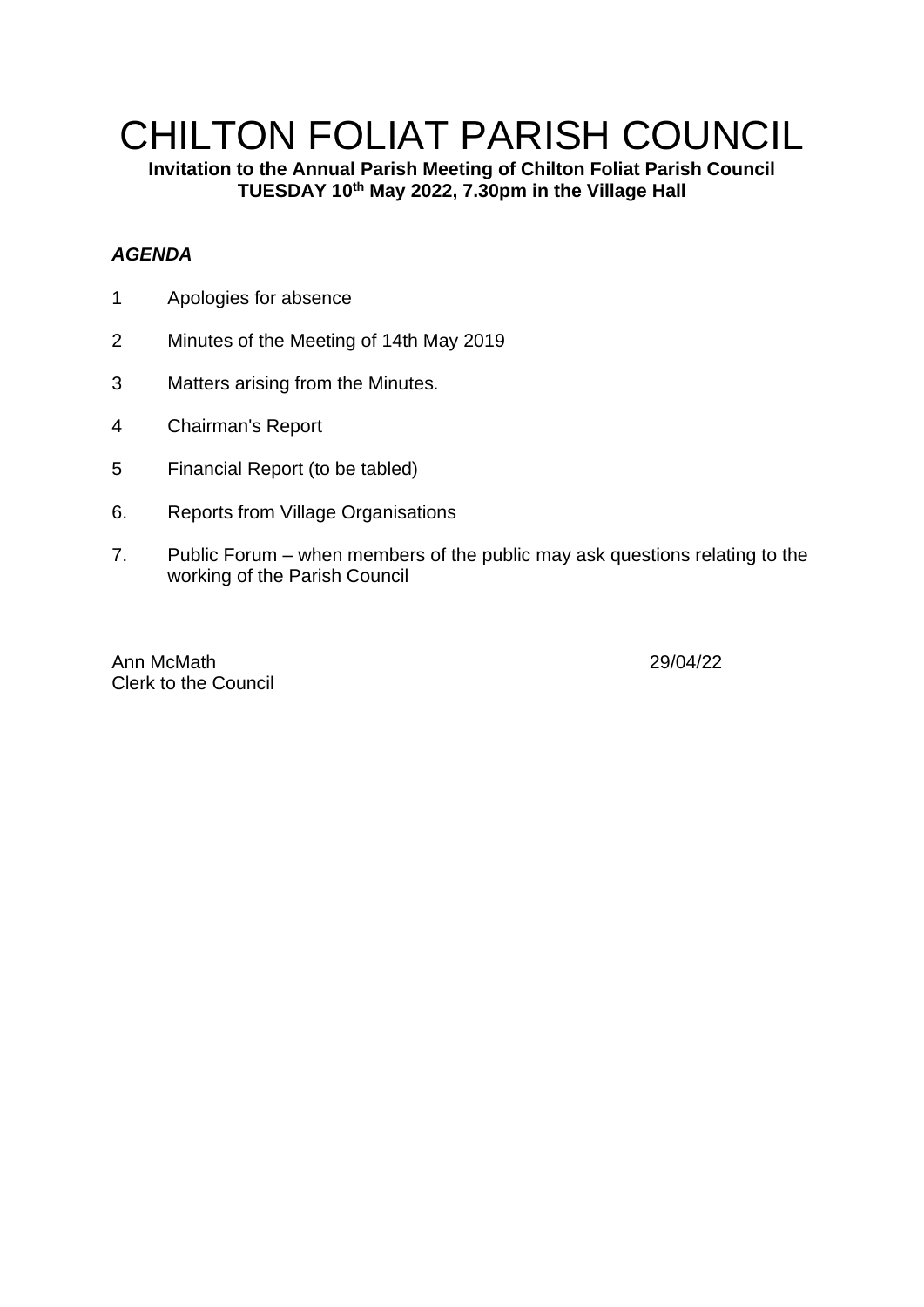## **CHILTON FOLIAT PARISH COUNCIL Invitation to a Meeting of Chilton Foliat Parish Council TUESDAY 10TH MAY 2022, 8pm, Chilton Foliat Village Hall**

*The Local Government Act of 1972, schedule 12 para 7 requires a Parish Council to hold an Annual Meeting each year during the month of May at which the Chairman and Vice-Chairman shall be elected. Therefore a meeting of Chilton Foliat Parish Council will be held on Tuesday 10th May 2022 immediately after the Annual Parish Meeting with the following agenda:*

- 1**.** Election of Chairman and Vice-Chairman. Declaration of Acceptance of Office to be signed by the Chairman
- 2. Apologies for absence
- 3. Proposal for Council to approve the minutes of the meeting 8<sup>th</sup> March 2022, previously circulated.
- 4. To receive Declarations of Interest in accordance with the Code of Conduct and to receive requests for dispensation
- 5. Outstanding matters from previous minutes not itemised separately
- 6. Representatives to internal and external bodies: Planning Committee (3), Village Hall Management Committee (2) CATG (1) Area Board (1)
- 7. Planning: To receive new planning applications: PL/2021/09420 Recreation Ground, Stag Hill PL/2022/01870 Land to the West of Soley – Refused PL/2022/02991 Mill Race House PL/2022/03145 Newbury House Recreation Ground Update Popham Close Update West Berkshire Council:19/02979/OUTMAJ Walkers Logistics
- 8. Parish Steward: Council to note report Cllr. Campbell
- 9. CATG: Council to note update Cllr. Campbell
- 10. Finance:

| a) | <b>Parish Account</b><br>Cashbook Balance b/f<br>(*includes CIL Payment Ref: Recreation Ground Dev.£22,469.72)<br>Items settled                                    | £26,615.67                                                   |
|----|--------------------------------------------------------------------------------------------------------------------------------------------------------------------|--------------------------------------------------------------|
|    | Payroll Fee (HSBC)<br>Salary (HSBC)<br>HMRC (HSBC)<br>New Litter Bin (HSBC) ID VERDE 10831006<br>Bank Charges (HSBC) (March, April)<br>Website Domain Name Renewal | £78.00<br>£462.00<br>£102.00<br>£255.12<br>£10.00<br>£302.16 |
|    | <b>Income</b><br>Precept                                                                                                                                           | £7,540.00                                                    |
|    | Cashbook Balance (HSBC)<br><b>Cashbook Balance (Unity Trust)</b><br>Total                                                                                          | £31,946.39<br>£1,000.00<br>£32,946.39                        |
|    | Items to be settled<br>Bank Charges (HSBC) (May, June, July)<br>Wiltshire Council Invoice 90401675 (speed review)                                                  | £15.00<br>£625.00                                            |